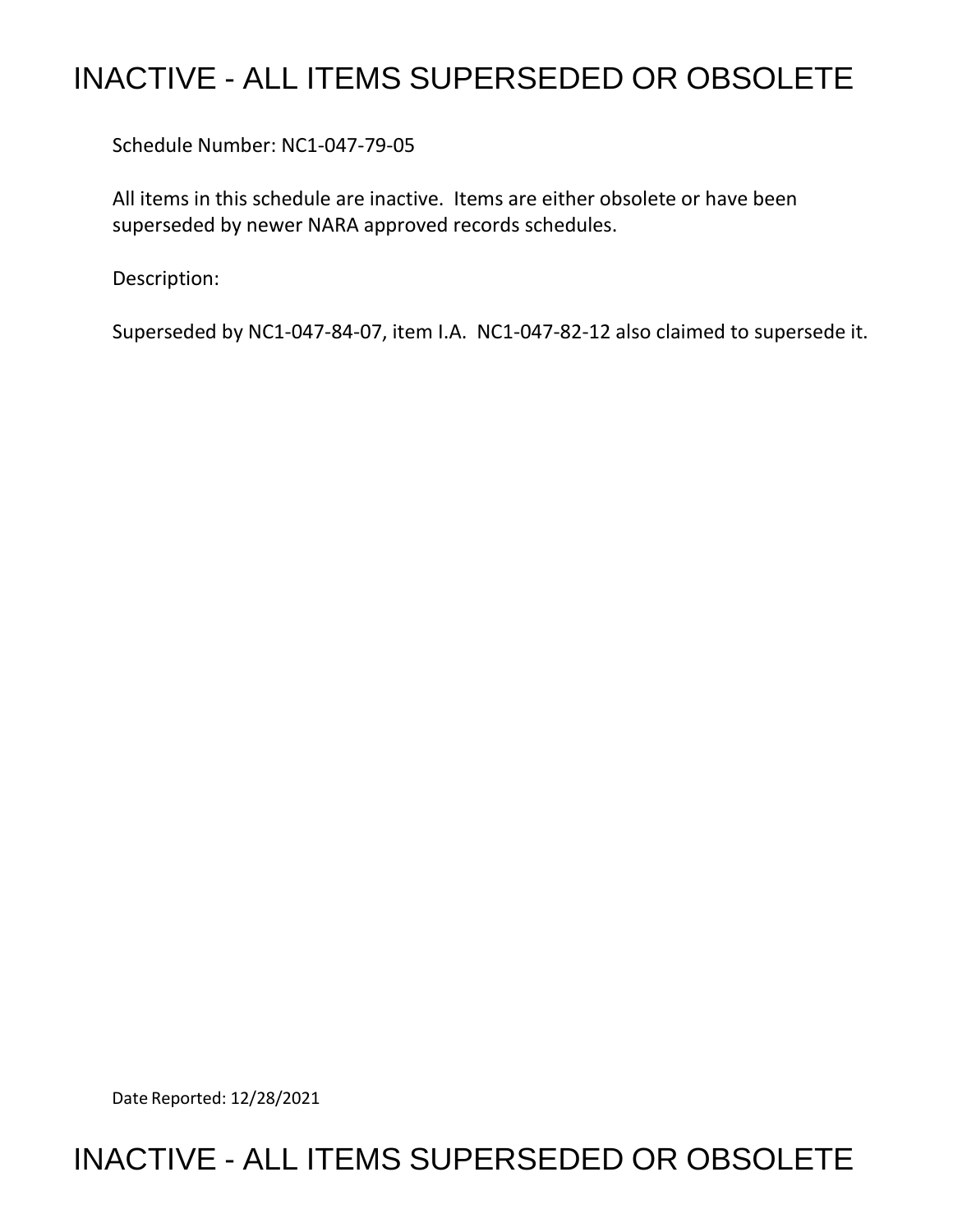| REQUEST FOR RECORD ISPOSITION AUTHORITY                |                                                                                                                                                                                                                                                                                                                                                                                                                                                                                                                                                                                                                                                                                                                                                                                                                                                                                                                           |          | LEAVE BLANK                                                                                                                                 |                                                                                                    |                                       |
|--------------------------------------------------------|---------------------------------------------------------------------------------------------------------------------------------------------------------------------------------------------------------------------------------------------------------------------------------------------------------------------------------------------------------------------------------------------------------------------------------------------------------------------------------------------------------------------------------------------------------------------------------------------------------------------------------------------------------------------------------------------------------------------------------------------------------------------------------------------------------------------------------------------------------------------------------------------------------------------------|----------|---------------------------------------------------------------------------------------------------------------------------------------------|----------------------------------------------------------------------------------------------------|---------------------------------------|
|                                                        | (See Instructions on reverse)                                                                                                                                                                                                                                                                                                                                                                                                                                                                                                                                                                                                                                                                                                                                                                                                                                                                                             |          | JOB M                                                                                                                                       |                                                                                                    |                                       |
|                                                        |                                                                                                                                                                                                                                                                                                                                                                                                                                                                                                                                                                                                                                                                                                                                                                                                                                                                                                                           |          |                                                                                                                                             | $10 - 47 - 79 - 5$                                                                                 |                                       |
|                                                        | TO: GENERAL SERVICES ADMINISTRATION,<br>NATIONAL ARCHIVES AND RECORDS SERVICE, WASHINGTON, DC 20408                                                                                                                                                                                                                                                                                                                                                                                                                                                                                                                                                                                                                                                                                                                                                                                                                       |          |                                                                                                                                             |                                                                                                    |                                       |
| 1. FROM (AGENCY OR ESTABLISHMENT)                      |                                                                                                                                                                                                                                                                                                                                                                                                                                                                                                                                                                                                                                                                                                                                                                                                                                                                                                                           |          | DATE RECEIVED<br>17 JAN 1979                                                                                                                |                                                                                                    |                                       |
| Department of Health, Education, and Welfare           |                                                                                                                                                                                                                                                                                                                                                                                                                                                                                                                                                                                                                                                                                                                                                                                                                                                                                                                           |          | NOTIFICATION TO AGENCY                                                                                                                      |                                                                                                    |                                       |
| 2. MAJOR SUBDIVISION<br>Social Security Administration |                                                                                                                                                                                                                                                                                                                                                                                                                                                                                                                                                                                                                                                                                                                                                                                                                                                                                                                           |          | In accordance with the provisions of 44 U.S.C. 3303a the disposal re-<br>quest, including amendments, is approved except for items that may |                                                                                                    |                                       |
| 3. MINOR SUBDIVISION                                   | Office of Management and Administration                                                                                                                                                                                                                                                                                                                                                                                                                                                                                                                                                                                                                                                                                                                                                                                                                                                                                   |          | be stamped "disposal not approved" or "withdrawn" in column 10.                                                                             |                                                                                                    |                                       |
| 5. TEL. EXT.<br>4. NAME OF PERSON WITH WHOM TO CONFER  |                                                                                                                                                                                                                                                                                                                                                                                                                                                                                                                                                                                                                                                                                                                                                                                                                                                                                                                           |          |                                                                                                                                             |                                                                                                    |                                       |
|                                                        | Ernest P. Lardieri                                                                                                                                                                                                                                                                                                                                                                                                                                                                                                                                                                                                                                                                                                                                                                                                                                                                                                        | 594-5770 | $7 - 17 - 74$                                                                                                                               |                                                                                                    |                                       |
|                                                        | 6. CERTIFICATE OF AGENCY REPRESENTATIVE:                                                                                                                                                                                                                                                                                                                                                                                                                                                                                                                                                                                                                                                                                                                                                                                                                                                                                  |          |                                                                                                                                             |                                                                                                    |                                       |
| $ \mathbf{x} $                                         | I hereby certify that I am authorized to act for this agency in matters pertaining to the disposal of the agency's records;<br>that the records proposed for disposal in this Request of $2$ page(s) are not now needed for the business of<br>this agency or will not be needed after the retention periods specified.<br>A Request for immediate disposal.<br><b>B</b> Request for disposal after a specified period of time or request for permanent<br>retention.                                                                                                                                                                                                                                                                                                                                                                                                                                                     |          |                                                                                                                                             |                                                                                                    |                                       |
| C. DATE                                                | D. SIGNATURE OF AGENCY REPRESENTATIVE                                                                                                                                                                                                                                                                                                                                                                                                                                                                                                                                                                                                                                                                                                                                                                                                                                                                                     | E. TITLE |                                                                                                                                             |                                                                                                    |                                       |
| У                                                      |                                                                                                                                                                                                                                                                                                                                                                                                                                                                                                                                                                                                                                                                                                                                                                                                                                                                                                                           |          |                                                                                                                                             |                                                                                                    |                                       |
| ITEM NO.                                               | <b>DESCRIPTION OF ITEM</b><br>(With Inclusive Dates or Retention Periods)                                                                                                                                                                                                                                                                                                                                                                                                                                                                                                                                                                                                                                                                                                                                                                                                                                                 |          |                                                                                                                                             | 9.<br>SAMPLE OR<br>JOB NO.                                                                         | 10.<br><b>ACTION TAKEN</b>            |
|                                                        | RECORDS RETENTION AND DISPOSAL SCHEDULE                                                                                                                                                                                                                                                                                                                                                                                                                                                                                                                                                                                                                                                                                                                                                                                                                                                                                   |          |                                                                                                                                             |                                                                                                    |                                       |
|                                                        | OFFICE OF QUALITY ASSURANCE FIELD OFFICES                                                                                                                                                                                                                                                                                                                                                                                                                                                                                                                                                                                                                                                                                                                                                                                                                                                                                 |          |                                                                                                                                             |                                                                                                    |                                       |
|                                                        | Quality Assurance (QA) Casefiles                                                                                                                                                                                                                                                                                                                                                                                                                                                                                                                                                                                                                                                                                                                                                                                                                                                                                          |          |                                                                                                                                             |                                                                                                    |                                       |
|                                                        | The QA casefile contains documents relating to the<br>comprehensive field review of a selected Supplemental<br>Security Income (SSI) claims case. The review is con-<br>ducted to determine the state of quality of the SSI<br>claims process. Included are Forms SSA-8508, SSI<br>Quality Assurance Case Review Analysis; SSA-8510,<br>Authorization to the Social Security Administration<br>to Obtain Personal Information; SSA-8530, SSI Quality<br>Assurance Case Report; SSA-795, Statement of Claimant<br>or Other Person; or their equivalents. Also included<br>are transmission validation reports, lists of collateral<br>sources, SSI records displays, and miscellaneous<br>correspondence.<br>Non-Federal Financial Liability Cases (cases in which<br>1.<br>no State supplementation was paid)<br>Destroy 18 months after the close of the 6-month<br>sample period in which case was selected for review. |          |                                                                                                                                             | item II.A                                                                                          |                                       |
|                                                        |                                                                                                                                                                                                                                                                                                                                                                                                                                                                                                                                                                                                                                                                                                                                                                                                                                                                                                                           |          | 2, Tenes                                                                                                                                    |                                                                                                    |                                       |
| $115 - 107$                                            | Pent to All FPC's + Agency                                                                                                                                                                                                                                                                                                                                                                                                                                                                                                                                                                                                                                                                                                                                                                                                                                                                                                |          |                                                                                                                                             | <b>STANDARD FORM 115</b><br>Revised April, 1975<br><b>Administration</b><br>FPMR (41 CFR) 101-11.4 | <b>Prescribed by General Services</b> |